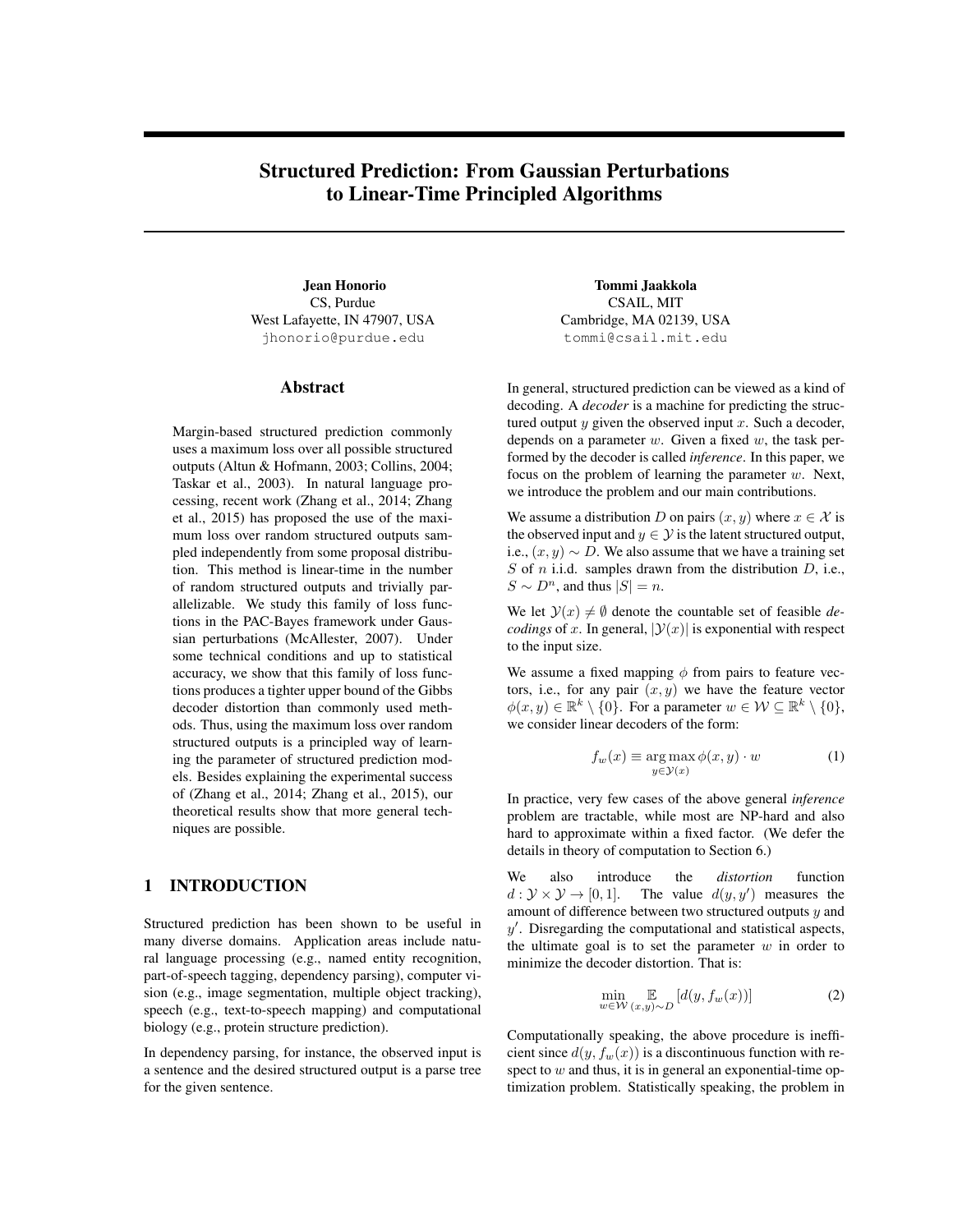eq.(2) requires access to the data distribution  $D$  and thus, in general it would require an infinite amount of data. In practice, we only have access to a small amount of training data.

Additionally, eq.(2) would potentially favor parameters  $w$ with low distortion, but that could be in a neighborhood of parameters with high distortion. In order to avoid this issue, we could optimize a more "robust" objective under Gaussian perturbations. More formally, let  $\alpha > 0$  and let  $Q(w)$  be a unit-variance Gaussian distribution centered at  $w\alpha$  of parameters  $w' \in W$ . The Gibbs decoder distortion of the perturbation distribution  $Q(w)$  and data distribution D, is defined as:

$$
L(Q(w), D) = \mathop{\mathbb{E}}_{(x,y)\sim D} \left[ \mathop{\mathbb{E}}_{w'\sim Q(w)}[d(y, f_{w'}(x))]\right]
$$
 (3)

The minimization of the Gibbs decoder distortion can be expressed as:

$$
\min_{w \in \mathcal{W}} L(Q(w), D)
$$

The focus of our analysis will be to propose upper bounds of the Gibbs decoder distortion, with good computational and statistical properties. That is, we will propose upper bounds that can be computed in polynomial-time, and that require a small amount of training data.

For our analysis, we follow the same set of assumptions as in (McAllester, 2007). We define the margin  $m(x, y, y', w)$ <br>as the amount by which u is preferable to u' under the paas the amount by which  $y$  is preferable to  $y'$  under the parameter w. More formally:

$$
m(x, y, y', w) \equiv \phi(x, y) \cdot w - \phi(x, y') \cdot w
$$

Let  $c(p, x, y)$  be a nonnegative integer that gives the number of times that the part  $p \in \mathcal{P}$  appears in the pair  $(x, y)$ . For a part  $p \in \mathcal{P}$ , we define the feature p as follows:

$$
\phi_p(x,y)\equiv c(p,x,y)
$$

We let  $\mathcal{P}(x) \neq \emptyset$  denote the set of  $p \in \mathcal{P}$  such that there exists  $y \in \mathcal{Y}(x)$  with  $c(p, x, y) > 0$ . We define the Hamming distance  $H$  as follows:

$$
H(x, y, y') \equiv \sum_{p \in \mathcal{P}(x)} |c(p, x, y) - c(p, x, y')|
$$

The commonly applied margin-based approach to learning  $w$  uses the maximum loss over all possible structured outputs (Altun & Hofmann, 2003; Collins, 2004; Taskar et al., 2003). That is: $1$ 

$$
\min_{w \in \mathcal{W}} \frac{1}{n} \sum_{(x,y) \in S} \max_{\hat{y} \in \mathcal{Y}(x)} d(y,\hat{y}) \, 1 \left( \frac{H(x,y,\hat{y})}{-m(x,y,\hat{y},w)} \ge 0 \right) + \lambda ||w||_2^2 \tag{4}
$$

<sup>1</sup>For computational convenience, the *convex* hinge loss  $max(0, 1 + z)$  is used in practice instead of the *discontinuous* 0/1 loss  $1 (z \ge 0)$ .

In Section 2, we reproduce the results in (McAllester, 2007) and show that the above objective is related to an upper bound of the Gibbs decoder distortion in eq.(3). Note that evaluating the objective function in eq.(4) is as hard as the inference problem in eq.(1), since both perform maximization over the set  $\mathcal{Y}(x)$ .

Our main contributions are presented in Sections 3 and 4. Inspired by recent work in natural language processing (Zhang et al., 2014; Zhang et al., 2015), we show a tighter upper bound of the Gibbs decoder distortion in eq.(3), which is related to the following objective:<sup>1</sup>

$$
\min_{w \in \mathcal{W}} \frac{1}{n} \sum_{(x,y) \in S} \max_{\hat{y} \in T(w,x)} d(y,\hat{y}) \, 1 \left( \frac{H(x,y,\hat{y})}{-m(x,y,\hat{y},w)} \ge 0 \right) + \lambda \|w\|_2^2
$$
\n(5)

where  $T(w, x)$  is a set of random structured outputs sampled i.i.d. from some proposal distribution with support on  $y(x)$ . Note that evaluating the objective function in eq.(5) is linear-time in the number of random structured outputs in  $T(w, x)$ .

## 2 FROM PAC-BAYES TO THE MAXIMUM LOSS OVER ALL POSSIBLE STRUCTURED OUTPUTS

In this section, we show the relationship between PAC-Bayes bounds and the commonly used maximum loss over all possible structured outputs.

As reported in (McAllester, 2007), by using the PAC-Bayes framework under Gaussian perturbations, we show that the commonly used maximum loss over all possible structured outputs is an upper bound of the Gibbs decoder distortion up to statistical accuracy  $(\mathcal{O}(\sqrt{\log n/n}))$  for *n* training samples).

Theorem 1 (McAllester, 2007). *Assume that there exists a finite integer value*  $\ell$  *such that*  $|\cup_{(x,y)\in S} \mathcal{P}(x)| \leq \ell$ *. Fix*  $\delta \in (0,1)$ *. With probability at least*  $1 - \delta/2$  *over the choice of* n *training samples, simultaneously for all parameters* <sup>w</sup> ∈ W *and unit-variance Gaussian perturbation distributions*  $Q(w)$  *centered at*  $w\sqrt{2\log(2n\ell/\Vert w\Vert_2^2)}$ *, we have:* 

$$
L(Q(w), D)
$$
  
\n
$$
\leq \frac{1}{n} \sum_{(x,y)\in S} \max_{\hat{y}\in\mathcal{Y}(x)} d(y, \hat{y}) \, 1\left(\frac{H(x, y, \hat{y})}{-m(x, y, \hat{y}, w)} \geq 0\right)
$$
  
\n
$$
+ \frac{\|w\|_2^2}{n} + \sqrt{\frac{\|w\|_2^2 \log (2n\ell / \|w\|_2^2) + \log (2n/\delta)}{2(n-1)}}
$$

(See Appendix A for detailed proofs.)

The proof of the above is based on the PAC-Bayes theorem and well-known Gaussian concentration inequalities.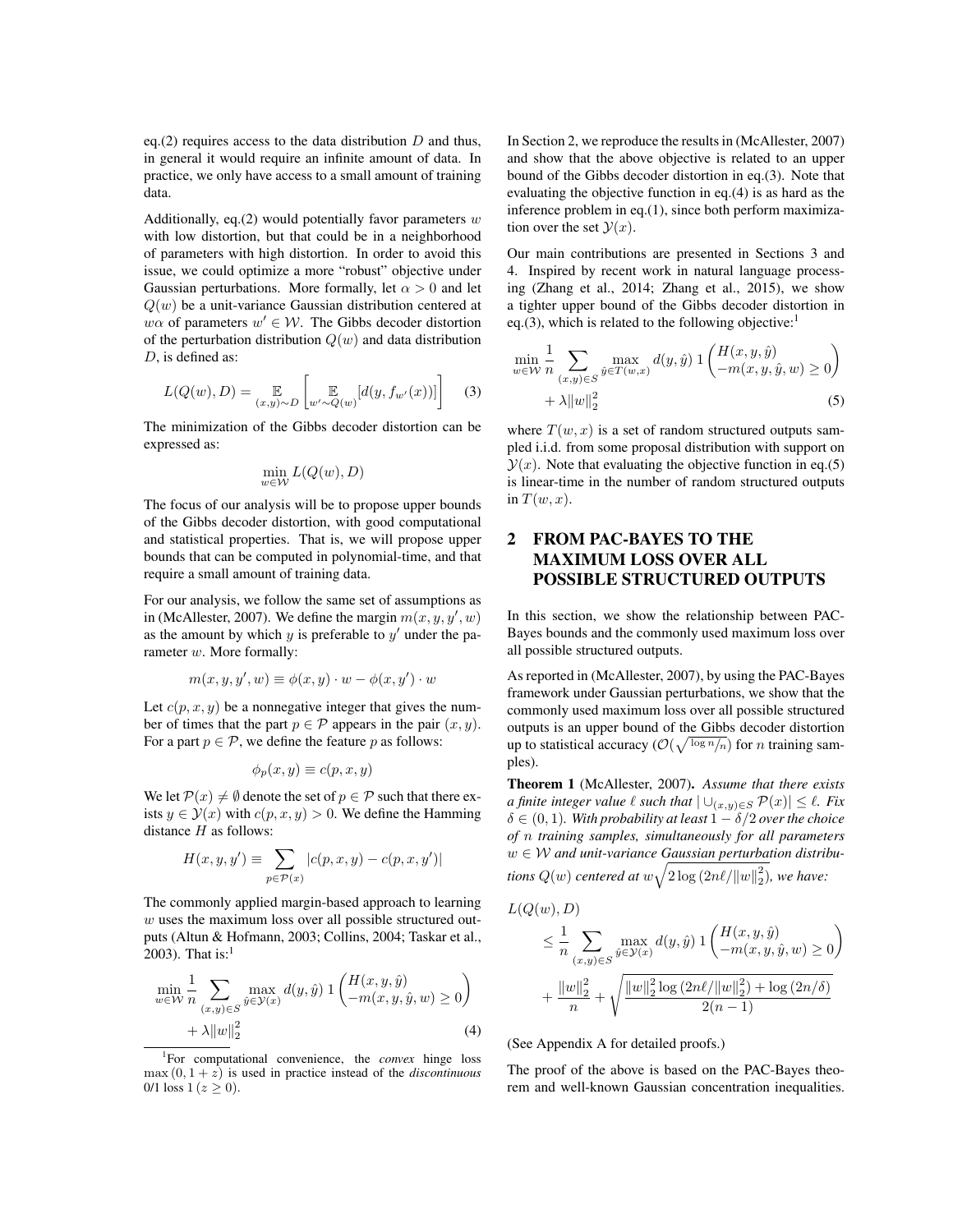As it is customary in generalization results, a *deterministic* expectation with respect to the data distribution D is upper-bounded by a *stochastic* quantity with respect to the training set S. This takes into account the statistical aspects of the problem.

Note that the upper bound uses maximization with respect to  $\mathcal{Y}(x)$  and that in general,  $|\mathcal{Y}(x)|$  is exponential with respect to the input size. Thus, the computational aspects of the problem have not been fully addressed yet. In the next section, we solve this issue by introducing randomness.

## 3 FROM PAC-BAYES TO THE MAXIMUM LOSS OVER RANDOM STRUCTURED OUTPUTS

In this section, we analyze the relationship between PAC-Bayes bounds and the maximum loss over random structured outputs sampled independently from some proposal distribution.

First, we will focus on the computational aspects. Instead of using maximization with respect to  $\mathcal{Y}(x)$ , we will perform maximization with respect to a set  $T(w, x)$  of random structured outputs sampled i.i.d. from some proposal distribution  $R(w, x)$  with support on  $\mathcal{Y}(x)$ . In order for this approach to be computationally appealing,  $|T(w, x)|$  should be polynomial, even when  $|\mathcal{Y}(x)|$  is exponential with respect to the input size.

Assumptions A and B will allow us to attain  $|T(w, x)| = \mathcal{O}\left(\max\left(\frac{1}{\log{(1/\beta)}}, ||w||_2^2\right)\right)$ stant  $\beta \in [0, 1)$  is proply introduced on Assumption A.<br>It can be easily observed that  $\beta$  plays an important role . The con-It can be easily observed that  $\beta$  plays an important role in the number of random structured outputs that we need to draw from the proposal distribution  $R(w, x)$ . Next, we present our first assumption.

Assumption A (Maximal distortion). *The proposal distribution* <sup>R</sup>(w, x) *fulfills the following condition. There exists a* value  $\beta \in [0, 1)$  *such that for all*  $(x, y) \in S$  *and*  $w \in W$ *:* 

$$
\mathbb{P}_{y' \sim R(w,x)}[d(y, y') = 1] \ge 1 - \beta
$$

In Section 4 we show examples that fulfill the above assumption, which include a *binary* distortion function for *any* type of structured output, as well as a distortion function that returns the number of different edges/elements for directed spanning trees, directed acyclic graphs and cardinality-constrained sets.

Next, we present our second assumption that allows obtaining  $|T(w, x)| = \mathcal{O}\left(\max\left(\frac{1}{\log(1/\beta)}, ||w||_2^2\right)\right)$ . While Assumption A contributes with the term  $\frac{1}{\log(1/\beta)}$  in  $|T(w, x)|$ , the following assumption contributes with the term  $||w||_2^2$  in  $|T(w, x)|$  $|T(w, x)|$ .

**Assumption B** (Low norm). *For any vector*  $z \in \mathbb{R}^k$ , *define:*

$$
\mu(z) = \begin{cases} z/\|z\|_1 & \text{if } z \neq 0 \\ 0 & \text{if } z = 0 \end{cases}
$$

*The proposal distribution* <sup>R</sup>(w, x) *fulfills the following condition for all*  $(x, y) \in S$  *and*  $w \in W$ <sup>2</sup>

$$
\left\| \mathop{\mathbb{E}}_{y' \sim R(w, x)} \left[ \mu(\phi(x, y) - \phi(x, y')) \right] \right\|_2 \le \frac{1}{2\sqrt{n}} \le \frac{1}{2\|w\|_2}
$$

It is natural to ask whether there are instances that fulfill the above assumption. In Section 4 we provide two extreme cases: one example of a *sparse* mapping and a uniform proposal, and one example of a *dense* mapping and an *arbitrary* proposal distribution.

We will now focus on the statistical aspects. Note that randomness does not only stem from data, but also from sampling structured outputs. That is, in Theorem 1, randomness only stems from the training set S. We now need to produce generalization results that hold for all the sets  $T(w, x)$  of random structured outputs. In addition, the uniform convergence of Theorem 1 holds for all parameters w. We now need to produce a generalization result that also holds for all possible proposal distributions  $R(w, x)$ . Therefore, we need a method for upper-bounding the number of possible proposal distributions  $R(w, x)$ . Assumption C will allow us to upper-bound this number.

Assumption C (Linearly inducible ordering). *The proposal distribution* <sup>R</sup>(w, x) *depends solely on the linear ordering induced by the parameter*  $w \in \mathcal{W}$  and the mapping  $\phi(x, \cdot)$ . More formally, let  $r(x) \equiv |\mathcal{Y}(x)|$  and thus  $\mathcal{Y}(x) \equiv \{y_1 \dots y_{r(x)}\}$ . Let  $r(x) \equiv |\mathcal{Y}(x)|$  and thus  $\mathcal{Y}(x) \equiv \{y_1 \dots y_{r(x)}\}$ . Let  $w, w' \in \mathcal{W}$  be any two arbitrary parameters. Let  $w, w' \in W$  *be any two arbitrary parameters.* Let  $\pi(x)=(\pi_1 \ldots \pi_{r(x)})$  *be a permutation of*  $\{1 \ldots r(x)\}$ <br>such that  $\phi(x, y_{\pi_1}) \cdot w < \cdots < \phi(x, y_{\pi_{r(x)}}) \cdot w$ . Let *such that*  $\phi(x, y_{\pi_1}) \cdot w < \cdots < \phi(x, y_{\pi_{r(x)}}) \cdot w$ . Let  $\pi'(x) = (\pi'_1 \dots \pi'_{r(x)})$  be a permutation of  $\{1 \dots r(x)\}$ *such that*  $\phi(x, y_{\pi'_1}) \cdot w' < \cdots < \phi(x, y_{\pi'_{r(x)}}) \cdot w'.$ *For all*  $w, w' \in W$  *and*  $x \in \mathcal{X}$ *, if*  $\pi(x) = \pi'(x)$  *then*  $KL(R(w, x) | R(w', x)) = 0$  *In this case we say that the*  $KL(R(w, x)||R(w', x)) = 0$ . In this case, we say that the *proposal distribution fulfills*  $R(\pi(x), x) \equiv R(w, x)$ .

Assumption C states that two proposal distributions  $R(w, x)$  and  $R(w', x)$  are the same pro-<br>vided that for the same permutation  $\pi(x)$  we vided that for the same permutation  $\pi(x)$  we<br>have  $\phi(x, y_{\pi_1}) \cdot w \lt \cdots \lt \phi(x, y_{\pi_{r(x)}}) \cdot w$  and have  $\phi(x, y_{\pi_1}) \cdot w < \cdots < \phi(x, y_{\pi_{r(x)}}) \cdot w$  and  $\phi(x, y_{\pi_1}, \ldots, y'_{\pi_{r(x)}}) \cdot w'$  fecometri- $\phi(x, y_{\pi_1}) \cdot w' \leq \cdots \leq \phi(x, y_{\pi_{r(x)}}) \cdot w'.$  Geometri-<br>cally speaking for a fixed x we first project the feature cally speaking, for a fixed  $x$  we first project the feature vectors  $\phi(x, y)$  of all the structured outputs  $y \in \mathcal{Y}(x)$  onto

<sup>&</sup>lt;sup>2</sup>The second inequality follows from an implicit assumption made in Theorem 1, i.e.,  $||w||_2^2/n \le 1$ . Note that if  $||w||_2^2/n > 1$ then Theorem 1 provides an upper bound greater than 1, which is meaningless since the distortion function  $d$  is at most 1.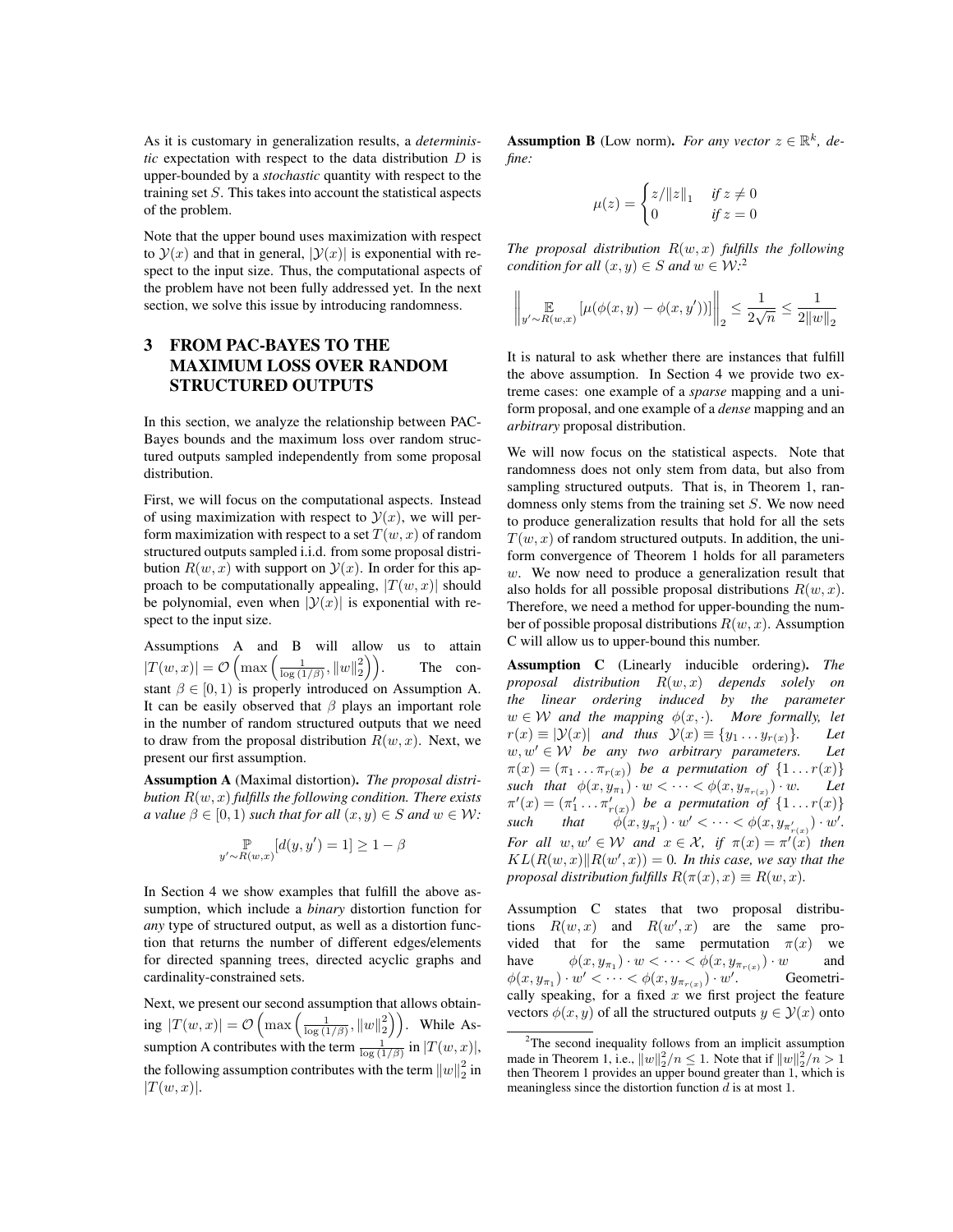the lines w and w'. Let  $\pi(x)$  and  $\pi'(x)$  be the resulting or-<br>dering of the structured outputs after projecting them onto dering of the structured outputs after projecting them onto w and w' respectively. Two proposal distributions  $R(w, x)$ <br>and  $R(w', x)$  are the same provided that  $\pi(x) = \pi'(x)$ and  $R(w', x)$  are the same provided that  $\pi(x) = \pi'(x)$ .<br>That is the specific values of  $\phi(x, w)$ , w and  $\phi(x, w)$ ,  $w'$ That is, the specific values of  $\phi(x, y) \cdot w$  and  $\phi(x, y) \cdot w'$ are irrelevant, and only their ordering matters.

In Section 4 we show examples that fulfill the above assumption, which include the algorithm proposed in (Zhang et al., 2014; Zhang et al., 2015) for directed spanning trees, and our proposed generalization to any type of data structure with computationally efficient local changes.

In what follows, by using the PAC-Bayes framework under Gaussian perturbations, we show that the maximum loss over random structured outputs sampled independently from some proposal distribution provides an upper bound of the Gibbs decoder distortion up to statistical accuracy  $(\mathcal{O}(\log^{3/2} n/\sqrt{n}))$  for *n* training samples).

Theorem 2. *Assume that there exist finite integer values l* and *r such that*  $| ∪_{(x,y)∈S} P(x)| ≤ l$  *and*  $|y(x)| ≤ r$ *for all*  $(x, y) \in S$ *. Assume that the proposal distribution*  $R(w, x)$  with support on  $\mathcal{Y}(x)$  fulfills Assumption A with *value*  $\beta$ *, as well as Assumptions B and C. Fix*  $\delta \in (0,1)$ *and an integer* s such that  $3 \leq s \leq \frac{9}{20} \sqrt{l+1}$ . With prob-<br>ability at least  $1 - \delta$  over the choice of both n training ability at least  $1 - \delta$  *over the choice of both* n *training*<br>samples and n sets of random structured outputs simul*samples and* n *sets of random structured outputs, simultaneously for all parameters*  $w \in \mathcal{W}$  *with*  $||w||_0 \leq \mathfrak{s}$ , *unitvariance Gaussian perturbation distributions* <sup>Q</sup>(w) *centered at*  $w\sqrt{2\log(2n\ell/\|w\|_2^2)}$ , and for sets of random *structured outputs* <sup>T</sup>(w, x) *sampled i.i.d. from the proposal distribution*  $R(w, x)$  *for each training sample*  $(x, y) \in S$ *, such that*  $|T(w, x)| = \left[\frac{1}{2} \max\left(\frac{1}{\log{(1/\beta)}}, 32\|w\|_2^2\right)\right]$  $\left(\frac{1}{\log n}\right]$ , *we have:*  $L(O(\omega), D)$ 

$$
\leq \frac{1}{n} \sum_{(x,y)\in S} \max_{\hat{y}\in T(w,x)} d(y,\hat{y}) \, 1\left(\frac{H(x,y,\hat{y})}{-m(x,y,\hat{y},w)} \geq 0\right) \n+ \frac{\|w\|_2^2}{n} + \sqrt{\frac{\|w\|_2^2 \log (2n\ell/\|w\|_2^2) + \log (2n/\delta)}{2(n-1)}} + \sqrt{\frac{1}{n}} \n+ \max\left(\frac{1}{\log(1/\beta)}, 32\|w\|_2^2\right) \sqrt{\frac{\mathfrak{s}\log(\ell+1)\log^3(n+1)}{n}} \n+ 3\sqrt{\frac{\mathfrak{s}(\log \ell + 2\log(nr)) + \log(4/\delta)}{n}}
$$

#### (See Appendix A for detailed proofs.)

The proof of the above is based on Theorem 1 as a starting point. In order to account for the computational aspect of requiring sets  $T(w, x)$  of polynomial size, we use Assumptions A and B for bounding a *deterministic* expectation. In order to account for the statistical aspects, we use Assumption C and Rademacher complexity arguments for bounding a *stochastic* quantity for all sets  $T(w, x)$  of random

structured outputs and all possible proposal distributions  $R(w, x)$ . The assumption of sparsity (i.e.,  $||w||_0 \leq \mathfrak{s}$ ) is pivotal for obtaining terms of order  $\mathcal{O}(\sqrt{\frac{s \log \ell}{n}})$ . Without sparsity, the terms would be of order  $\mathcal{O}(\sqrt{\ell/n})$  which<br>is not suited for high-dimensional settings is not suited for high-dimensional settings.

#### 3.1 Inference on Test Data

Note that the upper bound in Theorem 2 holds simultaneously for all parameters  $w \in \mathcal{W}$ . Therefore, our result implies that after learning the optimal parameter  $\hat{w} \in \mathcal{W}$  in eq.(5) from *training* data, we can bound the decoder distortion when performing *exact* inference on *test* data. More formally, Theorem 2 can be additionally invoked for a *test* set S', also with probability at least  $1 - \delta$ . Thus, under the same setting as of Theorem 2, the Gibbs decoder distortion same setting as of Theorem 2, the Gibbs decoder distortion is upper-bounded with probability at least  $1 - 2\delta$  over the choice of  $S$  and  $S'$ . In this paper, we focus on learning the parameter of structured prediction models. We leave the analysis of *approximate* inference on test data for future work.

## 4 EXAMPLES

In this section, we provide several examples that fulfill the three main assumptions of our theoretical result.

#### 4.1 Examples for the Maximal Distortion Assumption

In what follows, we present some examples that fulfill our Assumption A. For a *binary* distortion function, we show that *any* type of structured output fulfills the above assumption. For a distortion function that returns the number of different edges/elements, we show that directed spanning trees, directed acyclic graphs and cardinality-constrained sets, fulfill the assumption as well.

For simplicity of analysis, most proofs in this part will assume a uniform proposal distribution  $R(w, x) = R(x)$  with support on  $\mathcal{Y}(x)$ . In the following claim, we argue that we can perform a change of measure between different proposal distributions. Thus, allowing us to focus on uniform proposals afterwards.

**Claim i** (Change of measure). Let  $R(w, x)$  and  $R'(w, x)$ <br>two proposal distributions, both with support on  $\mathcal{Y}(x)$ . *two proposal distributions, both with support on*  $\mathcal{Y}(x)$ *. Assume that the proposal distribution* <sup>R</sup>(w, x) *fulfills Assumption A with value*  $\beta_1$ *. Let*  $r_{w,x}(\cdot)$  *and*  $r'_{w,x}(\cdot)$  *be the*<br>probability mass functions of  $B(w, x)$  and  $B'(w, x)$  reprobability mass functions of  $R(w, x)$  and  $R'(w, x)$  re-<br>spectively assume that the total variation distance be*spectively. Assume that the total variation distance between*  $R(w, x)$  *and*  $R'(w, x)$  *is bounded as follows for all*  $(x, y) \in S$  *and*  $w \in W$ .  $(x, y) \in S$  *and*  $w \in W$ *:* 

$$
TV(R(w, x) || R'(w, x)) \equiv \frac{1}{2} \sum_{y \in \mathcal{Y}(x)} |r_{w,x}(y) - r'_{w,x}(y)|
$$
  

$$
\leq \beta_2
$$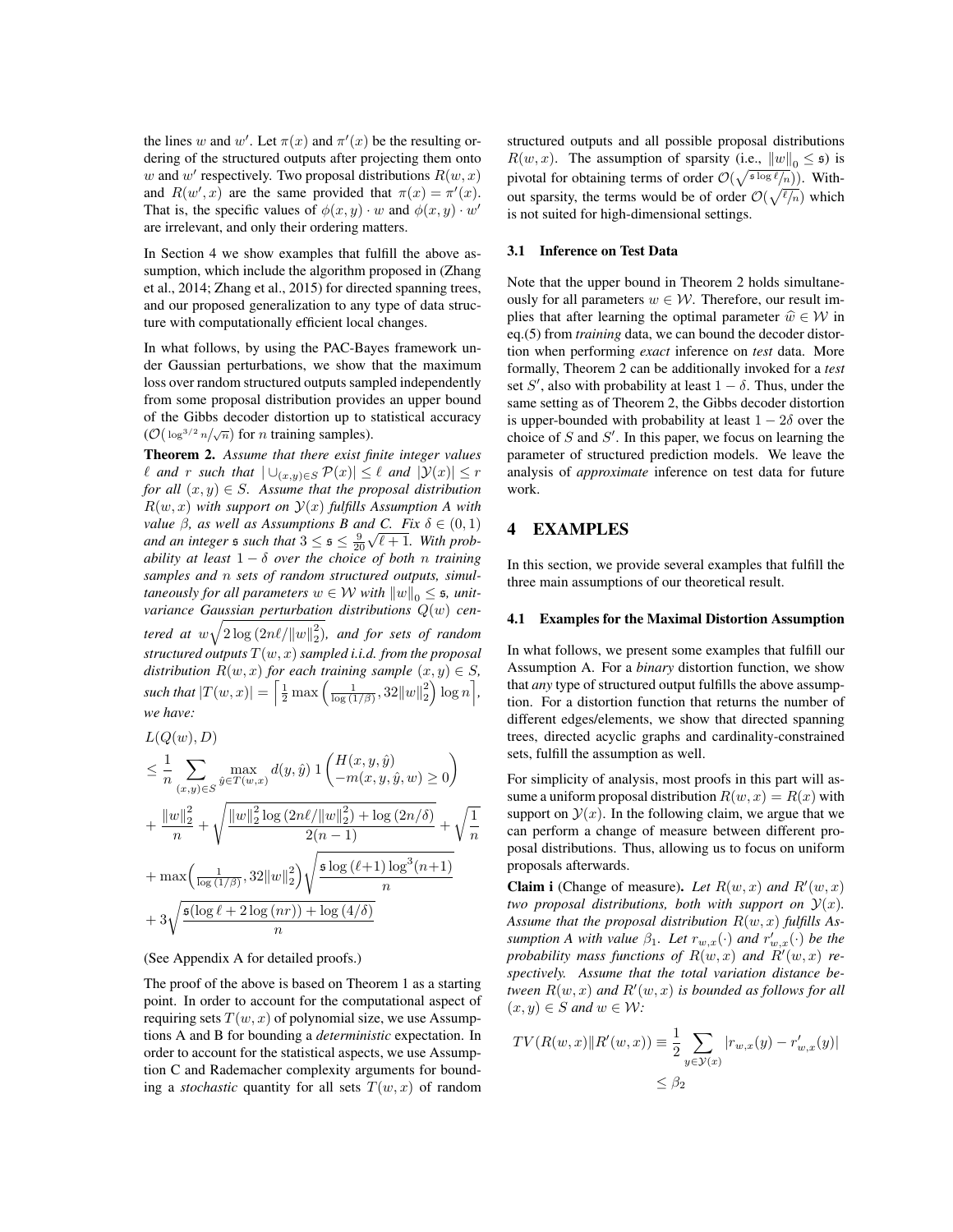*The proposal distribution*  $R'(w, x)$  *fulfills Assumption A* with  $\beta - \beta_2 + \beta_3$  *provided that*  $\beta_2 + \beta_3 \in [0, 1)$ *with*  $\beta = \beta_1 + \beta_2$  *provided that*  $\beta_1 + \beta_2 \in [0, 1)$ *.* 

Next, we provide a result for *any* type of structured output, but for a *binary* distortion function.

**Claim ii** (Any type of structured output). Let  $\mathcal{Y}(x)$  be an *arbitrary countable set of feasible decodings of* x*, such that*  $|\mathcal{Y}(x)| \geq 2$  *for all*  $(x, y) \in S$ *. Let*  $d(y, y') = 1$   $(y \neq y')$ *.*<br>The uniform proposal distribution  $R(y, x) = R(x)$  with *The uniform proposal distribution*  $R(w, x) = R(x)$  *with support on*  $\mathcal{Y}(x)$  *fulfills Assumption A with*  $\beta = 1/2$ *.* 

The following claim pertains to directed spanning trees and for a distortion function that returns the number of different edges.

**Claim iii** (Directed spanning trees). Let  $\mathcal{Y}(x)$  *be the* set of directed spanning trees of *y* nodes. Let *set of directed spanning trees of v nodes.* A(y) *be the adjacency matrix of*  $y \in \mathcal{Y}(x)$ *. Let*  $d(y, y') = \frac{1}{2(v-1)} \sum_{ij} |A(y)_{ij} - A(y')_{ij}|$ . The uniform *proposal distribution*  $R(w, x) = R(x)$  *with support on*  $\mathcal{Y}(x)$  *fulfills Assumption A with*  $\beta = \frac{v-2}{v-1}$ *.* 

The next result is for directed acyclic graphs and for a distortion function that returns the number of different edges.

**Claim iv** (Directed acyclic graphs). Let  $\mathcal{Y}(x)$  be *the set of directed acyclic graphs of* v *nodes and b* parents per node, such that  $2 \le b \le v - 2$ . Let  $A(y)$  be the adjacency matrix of  $y \in \mathcal{Y}(x)$ . Let  $A(y)$  *be the adjacency matrix of*  $y \in \mathcal{Y}(x)$ *.*  $d(y, y') = \frac{1}{b(2v - b - 1)} \sum_{i,j} |A(y)_{ij} - A(y')_{ij}|$ . The uni-<br>form proposed distribution  $P(w, z) = P(z)$  with support  $\begin{aligned} \n\mathcal{L}(y, y) &= b_{(2v-b-1)} \, \mathcal{L}_{ij} \, \text{and} \quad \mathcal{L}(y, y) \quad \text{and} \quad \mathcal{L}(y, y) \n\end{aligned}$ *on*  $\mathcal{Y}(x)$  *fulfills Assumption A with*  $\beta = \frac{b^2 + 2b + 2}{b^2 + 3b + 2}$ *.* 

The final example is for cardinality-constrained sets and for a distortion function that returns the number of different elements.

**Claim v** (Cardinality-constrained sets). Let  $\mathcal{Y}(x)$  be the set *of sets of* b *elements chosen from* v *possible elements, such that*  $b \le v/2$ *. Let*  $d(y, y') = \frac{1}{2b}(|y - y'| + |y' - y|)$ *. The*<br>*uniform proposal distribution*  $R(w, x) = R(x)$  with sup*uniform proposal distribution*  $R(w, x) = R(x)$  *with support on*  $\mathcal{Y}(x)$  *fulfills Assumption A with*  $\beta = 1/2$ *.* 

#### 4.2 Examples for the Low Norm Assumption

Next, we present some examples that fulfill our Assumption B. We provide two extreme cases: one example for *sparse* mappings, and one example for *dense* mappings.

Next, we provide a result for a particular instance of a sparse mapping and a uniform proposal distribution.

Claim vi (Sparse mapping). *Let* b > 0 *be an arbitrary integer value. For all*  $(x, y) \in S$ *, let*  $\mathcal{Y}(x) = \bigcup_{p \in \mathcal{P}(x)} \mathcal{Y}_p(x)$ *, where the partition*  $\mathcal{Y}_p(x)$  *is defined as follows:* 

$$
(\forall p \in \mathcal{P}(x)) \mathcal{Y}_p(x) \equiv \{y' \mid |\phi_p(x, y) - \phi_p(x, y')| = b \land (\forall q \neq p) \phi_q(x, y) = \phi_q(x, y')\}
$$

*If*  $n \leq |\mathcal{P}(x)|/4$  *for all*  $(x, y) \in S$ *, then the uniform proposal distribution*  $R(w, x) = R(x)$  *with support on*  $\mathcal{Y}(x)$ *fulfills Assumption B.*

The following claim pertains to a particular instance of a dense mapping and an *arbitrary* proposal distribution.

Claim vii (Dense mapping). Let  $b > 0$  be an arbi*trary integer value.* Let  $[\phi_p(x, y) - \phi_p(x, y')] = b$  *for all*<br>  $(x, y) \in S, y' \in \mathcal{Y}(x)$  and  $p \in \mathcal{P}(x)$ . If  $n \leq |\mathcal{P}(x)|/4$  for  $(x, y) \in S$ ,  $y' \in Y(x)$  and  $p \in P(x)$ . If  $n \leq |P(x)|/4$  for all  $(x, y) \in S$ , then any arbitrary proposal distribution *all*  $(x, y) \in S$ *, then any arbitrary proposal distribution* <sup>R</sup>(w, x) *fulfills Assumption B.*

### 4.3 Examples for the Linearly Inducible Ordering Assumption

In what follows, we present some examples that fulfill our Assumption C. We show that the algorithm proposed in (Zhang et al., 2014; Zhang et al., 2015) for directed spanning trees, fulfills the above assumption. We also generalize the algorithm in (Zhang et al., 2014; Zhang et al., 2015) to any type of data structure with computationally efficient local changes, and show that this generalization fulfills the assumption as well.

Next, we present the algorithm proposed in (Zhang et al., 2014; Zhang et al., 2015) for dependency parsing in natural language processing. Here,  $x$  is a sentence of  $v$  words and  $\mathcal{Y}(x)$  is the set of directed spanning trees of v nodes.

Algorithm 1 Procedure for sampling a directed spanning tree  $y' \in \mathcal{Y}(x)$  from a greedy local proposal distribution  $B(w, x)$  $R(w, x)$ 

```
Input: parameter w \in \mathcal{W}, sentence x \in \mathcal{X}Draw uniformly at random a directed spanning tree
\hat{y} \in \mathcal{Y}(x)repeat
   s \leftarrow post-order traversal of \hat{y}for each node t in the list s do
      for each node u before t in the list s do
         y \leftarrow change the parent of node t to u in \hat{y}if \phi(x, y) \cdot w > \phi(x, \hat{y}) \cdot w then
            \hat{y} \leftarrow yend if
      end for
   end for
until no refinement in last iteration
Output: directed spanning tree y' \leftarrow \hat{y}
```
The above algorithm has the following property:

Claim viii (Sampling for directed spanning trees). *Algorithm 1 fulfills Assumption C.*

Note that Algorithm 1 proposed in (Zhang et al., 2014; Zhang et al., 2015) uses the fact that we can perform local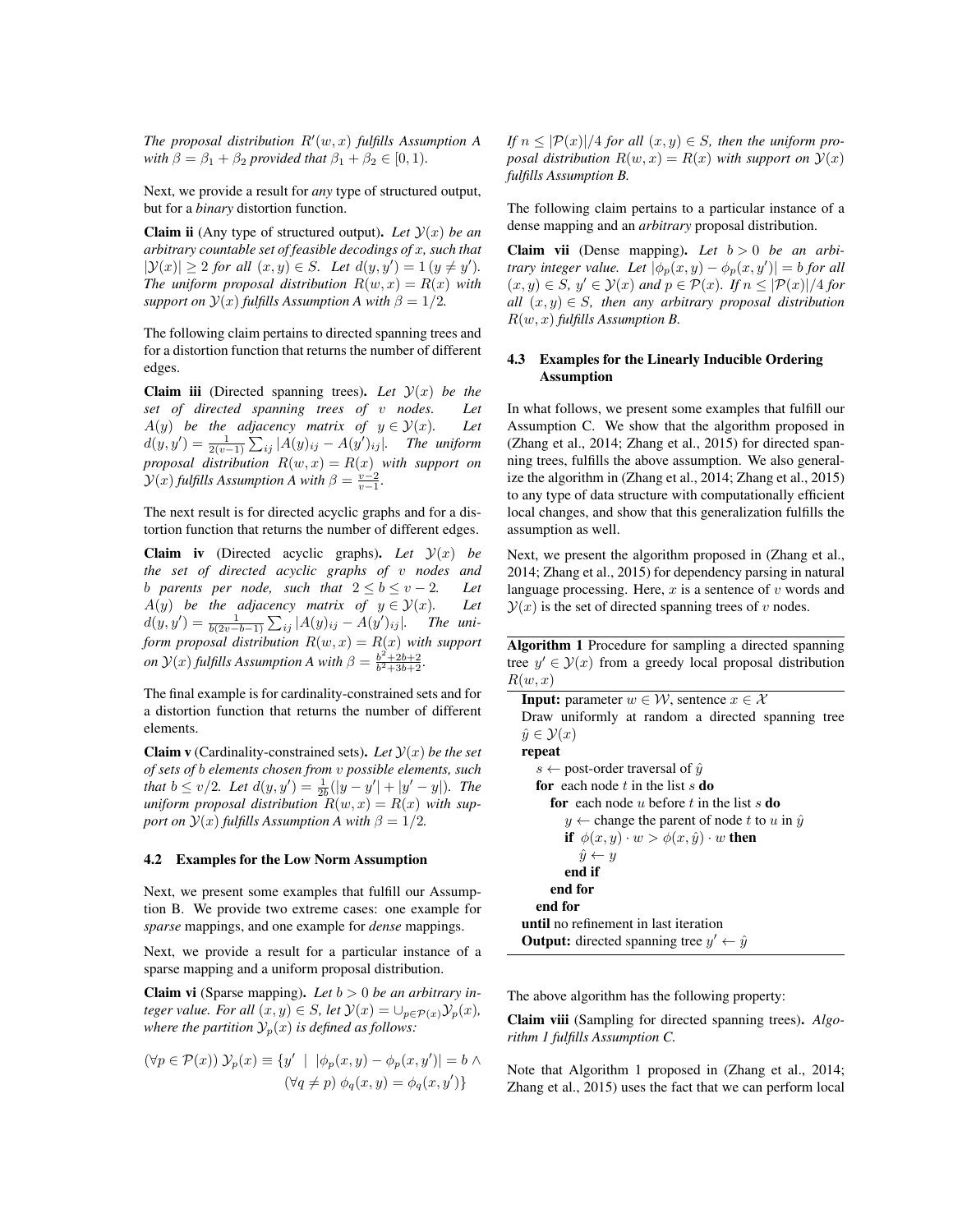changes to a directed spanning tree in a computationally efficient manner. That is, changing parents of nodes in a postorder traversal will produce directed spanning trees. We can extend the above algorithm to any type of data structure where we can perform computationally efficient local changes. For instance, we can easily extend the method for directed acyclic graphs (traversed in post-order as well) and for sets with up to some prespecified number of elements.

Next, we generalize Algorithm 1 to any type of structured output.

Algorithm 2 Procedure for sampling a structured output  $y' \in \mathcal{Y}(x)$  from a greedy local proposal distribution  $B(w, x)$  $R(w, x)$ 

| <b>Input:</b> parameter $w \in \mathcal{W}$ , observed input $x \in \mathcal{X}$ |  |  |  |  |  |  |  |
|----------------------------------------------------------------------------------|--|--|--|--|--|--|--|
| Draw uniformly at random a structured output $\hat{y} \in \mathcal{Y}(x)$        |  |  |  |  |  |  |  |
| repeat                                                                           |  |  |  |  |  |  |  |
| Make a local change to $\hat{y}$ in order to increase                            |  |  |  |  |  |  |  |
| $\phi(x,\hat{y})\cdot w$                                                         |  |  |  |  |  |  |  |
| until no refinement in last iteration                                            |  |  |  |  |  |  |  |
| <b>Output:</b> structured output $y' \leftarrow \hat{y}$                         |  |  |  |  |  |  |  |
|                                                                                  |  |  |  |  |  |  |  |

The above algorithm has the following property:

Claim ix (Sampling for any type of structured output). *Algorithm 2 fulfills Assumption C.*

## 5 EXPERIMENTAL RESULTS

In this section, we provide experimental evidence on synthetic data. Note that the work of (Zhang et al., 2014; Zhang et al., 2015) has provided extensive experimental evidence on real-world datasets, for part-of-speech tagging and dependency parsing in the context of natural language processing. Our experimental results are not only for directed spanning trees (Zhang et al., 2014; Zhang et al., 2015) but also for directed acyclic graphs and cardinalityconstrained sets.

We performed 30 repetitions of the following procedure. We generated a ground truth parameter  $w^*$  with independent zero-mean and unit-variance Gaussian entries. Then, we generated a training set S of  $n = 100$  samples. The fixed mapping  $\phi$  from pairs  $(x, y)$  to feature vectors  $\phi(x, y)$ is as follows. For every pair of possible edges/elements  $i$ and j, we define  $\phi_{ij}(x, y) = 1(x_{ij} = 1 \land i \in y \land j \in y)$ . For instance, for directed spanning trees of  $v$  nodes, we have  $x \in \{0,1\}^{(\frac{v}{2})}$  and  $\phi(x, y) \in \mathbb{R}^{(\frac{v}{2})}$ . In order to generate each training sample  $(x, y) \in S$  we generated a ranerate each training sample  $(x, y) \in S$ , we generated a random vector  $x$  with independent Bernoulli entries, each with equal probability of being 1 or 0. After generating  $x$ , we set  $y = f_{w^*}(x)$ . That is, we solved eq.(1) in order to produce the latent structured output  $y$  from the observed input  $x$  and the parameter  $w^*$ .

We compared two training methods: the maximum loss over all possible structured outputs as in eq.(4), and the maximum loss over random structured outputs as in eq.(5). For both minimization problems, we replaced the *discontinuous* 0/1 loss  $1(z \ge 0)$  with the *convex* hinge loss  $\max(0, 1+z)$ , as it is customary. For both problems, we used  $\lambda = 1/n$  as suggested by Theorems 1 and 2, and we performed 20 iterations of the subgradient descent method with a decaying step size  $1/\sqrt{t}$  for iteration t. For sam-<br>white a radom structured outputs in eq. (5), we implemented pling random structured outputs in eq.(5), we implemented Algorithm 2 for directed spanning trees, directed acyclic graphs and cardinality-constrained sets. We considered directed spanning trees of 6 nodes, directed acyclic graphs of 5 nodes and 2 parents per node, and sets of 4 elements chosen from 15 possible elements. We used  $\beta = 0.8$  for directed spanning trees,  $\beta = 0.85$  for directed acyclic graphs, and  $\beta = 0.5$  for cardinality-constrained sets, as prescribed by Claims iii, iv and v. After training, for inference on an independent test set, we used eq.(1) for the maximum loss over all possible structured outputs. For the maximum loss over random structured outputs, we use the following *approximate* inference approach:

$$
\widetilde{f}_w(x) \equiv \underset{y \in T(w,x)}{\arg \max} \phi(x,y) \cdot w \tag{6}
$$

Table 1 shows the average over 30 repetitions, and the standard error at 95% confidence level of the following measurements. We report the runtime, the training distortion as well as the test distortion in an independently generated set of 100 samples. We also report the normalized distance of the learnt  $\hat{w}$  to the ground truth  $w^*$ , i.e.,  $\|\hat{w} - w^*\|_2/\sqrt{\ell}$ . Additionally, we report the an-<br>sle of the learnt  $\hat{w}$  with respect to the ground truth  $w^*$ . gle of the learnt  $\hat{w}$  with respect to the ground truth  $w^*$ , i.e.  $\arccos(\hat{w} \cdot w^* / (\|\hat{w}\|_2 \|w^*\|_2))$ . In the different study cases (directed spanning trees, directed acyclic graphs and cardinality-constrained sets), the maximum loss over random structured outputs outperforms the maximum loss over all possible structured outputs.

## 6 DISCUSSION

In this section, we provide more details regarding the computational complexity of the inference problem. We also present a brief review of the previous work and provide ideas for extending our theoretical result.

#### 6.1 Computational Complexity of the Inference Problem

Very few cases of the general *inference* problem in eq.(1) are tractable. For instance, if  $\mathcal{Y}(x)$  is the set of directed spanning trees, and  $w$  is a vector of edge weights (i.e., linear with respect to  $y$ ), then eq.(1) is equivalent to the maximum directed spanning tree problem, which is polynomialtime. In general, the inference problem in eq.(1) is not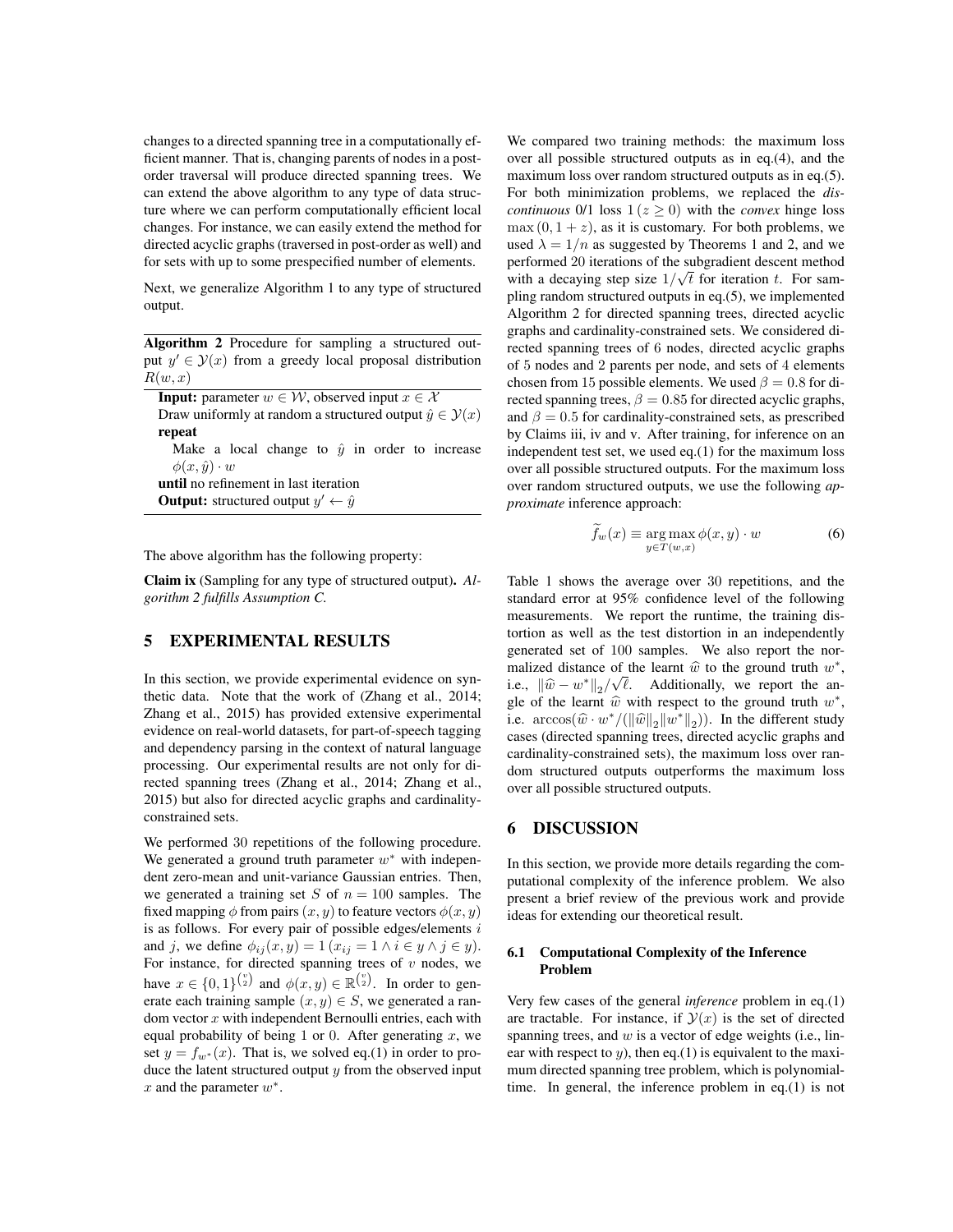Table 1: Average over 30 repetitions, and standard error at 95% confidence level of several methods and measurements. For the maximum loss over all possible structured outputs (All) we used eq.(4) for training, and eq.(1) for inference on a test set. For the maximum loss over random structured outputs (Random and Random/All) we used eq.(5) for training. For inference, Random used eq.(6) while Random/All used eq.(1). Random outperforms All in the different study cases (directed spanning trees, directed acyclic graphs and cardinality-constrained sets). The difference between Random and Random/All is not statistically significant.

| Problem          | <b>Method</b> | <b>Training</b><br>runtime | <b>Training</b><br>distortion | <b>Test</b><br>runtime | <b>Test</b><br>distortion | <b>Distance to</b><br>ground truth | Angle with<br>ground truth   |
|------------------|---------------|----------------------------|-------------------------------|------------------------|---------------------------|------------------------------------|------------------------------|
| Directed         | A11           | 1000                       | $52\% + 1.1\%$                | $12.4 + 0.4$           | $61\% + 1.8\%$            | $0.56 + 0.004$                     | $74^{\circ} + 0.3^{\circ}$   |
| spanning trees   | Random        | $104 \pm 3$                | $38\% + 2.1\%$                | $2.4 + 0.1$            | $56\% \pm 1.9\%$          | $0.51 + 0.005$                     | $49^{\circ} + 0.6^{\circ}$   |
|                  | Random/All    |                            |                               | $12.4 + 0.3$           | $56\% + 1.9\%$            |                                    |                              |
| Directed         | A11           | 1000                       | $41\% + 1.2\%$                | $10.8 + 0.2$           | $45\% + 1.5\%$            | $0.60 + 0.020$                     | $61^{\circ} + 1.0^{\circ}$   |
| acyclic graphs   | Random        | $386 + 21$                 | $30\% + 1.3\%$                | $8.5 + 0.2$            | $39\% + 1.6\%$            | $0.40 + 0.008$                     | $37^{\circ} + 1.0^{\circ}$   |
|                  | Random/All    |                            |                               | $10.8 + 0.2$           | $39\% + 1.6\%$            |                                    |                              |
| Cardinality      | All           | 1000                       | $42\% + 1.4\%$                | $11.1 + 0.4$           | $45\% + 1.8\%$            | $0.58 + 0.011$                     | $65^{\circ} \pm 0.6^{\circ}$ |
| constrained sets | Random        | $272 + 9$                  | $21\% + 1.2\%$                | $6.0 + 0.2$            | $30\% \pm 1.9\%$          | $0.44 + 0.008$                     | $30^{\circ} + 0.8^{\circ}$   |
|                  | Random/All    |                            |                               | $10.9 + 0.3$           | $29\% + 2.1\%$            |                                    |                              |

only NP-hard but also hard to approximate. For instance, if  $\mathcal{Y}(x)$  is the set of directed acyclic graphs, and w is a vector of edge weights (i.e., linear with respect to  $y$ ), then eq.(1) is equivalent to the maximum acyclic subgraph problem, which approximating within a factor better than 1/2 is unique-games hard (Guruswami et al., 2008). As an additional example, consider the case where  $\mathcal{Y}(x)$  is the set of sets with up to some prespecified number of elements (i.e.,  $\mathcal{Y}(x)$  is a cardinality constraint), and the objective  $\phi(x, y) \cdot w$  is submodular with respect to y. In this case, eq.(1) cannot be approximated within a factor better than  $1 - 1/e$  unless P=NP (Nemhauser et al., 1978).

These negative results made us to avoid interpreting the maximum loss over random structured outputs in eq.(5) as an approximate optimization algorithm for the maximum loss over all possible structured outputs in eq.(4).

#### 6.2 Previous Work

Approximate inference was proposed in (Kulesza & Pereira, 2007), with an adaptation of the proof techniques in (McAllester, 2007). More specifically, (Kulesza & Pereira, 2007) performs maximization of the loss over a *superset* of feasible decodings of x, i.e., over  $y \in \mathcal{Y}'(x) \supseteq \mathcal{Y}(x)$ . Note that our upper bound of the Gibbs decoder distortion dominates the maximum loss over Gibbs decoder distortion dominates the maximum loss over  $y \in \mathcal{Y}(x)$ , and the latter dominates the upper bound of (Kulesza & Pereira, 2007). One could potentially use a similar argument with respect to a *subset* of feasible decodings of x, i.e., with respect to  $y \in \mathcal{Y}'(x) \subseteq \mathcal{Y}(x)$ . Un-<br>fortunately this approach does not obtain an upper bound fortunately, this approach does not obtain an upper bound of the Gibbs decoder distortion.

Tangential to our work, previous analyses have exclusively focused either on sample complexity or convergence. Sample complexity analyses include margin bounds (Taskar et al., 2003), Rademacher complexity (London et al., 2013) and PAC-Bayes bounds (McAllester, 2007; McAllester & Keshet, 2011). Convergence have been analyzed for specific algorithms for the separable (Collins & Roark, 2004) and nonseparable (Crammer et al., 2006) cases.

### 6.3 Concluding Remarks

The work of (Zhang et al., 2014; Zhang et al., 2015) has shown extensive experimental evidence for part-of-speech tagging and dependency parsing in the context of natural language processing. In this paper, we present a theoretical analysis that explains the experimental success of (Zhang et al., 2014; Zhang et al., 2015) for directed spanning trees. Our analysis was provided for a far more general setup, which allowed proposing algorithms for other types of structured outputs, such as directed acyclic graphs and cardinality-constrained sets. We hope that our theoretical work will motivate experimental validation on many other real-world structured prediction problems.

There are several ways of extending this research. While we focused on Gaussian perturbations, it would be interesting to analyze other distributions from the computational as well as statistical viewpoints. We analyzed a general class of proposal distributions that depend on the induced linear orderings. Algorithms that make greedy local changes, traverse the set of feasible decodings in a constrained fashion, by following allowed moves defined by some prespecified graph. The addition of these graph-theoretical constraints would enable obtaining tighter upper bounds. From a broader perspective, extensions of our work to latent models (Ping et al., 2014; Yu & Joachims, 2009) as well as maximum a-posteriori perturbation models (Gane et al., 2014; Papandreou & Yuille, 2011) would be of great